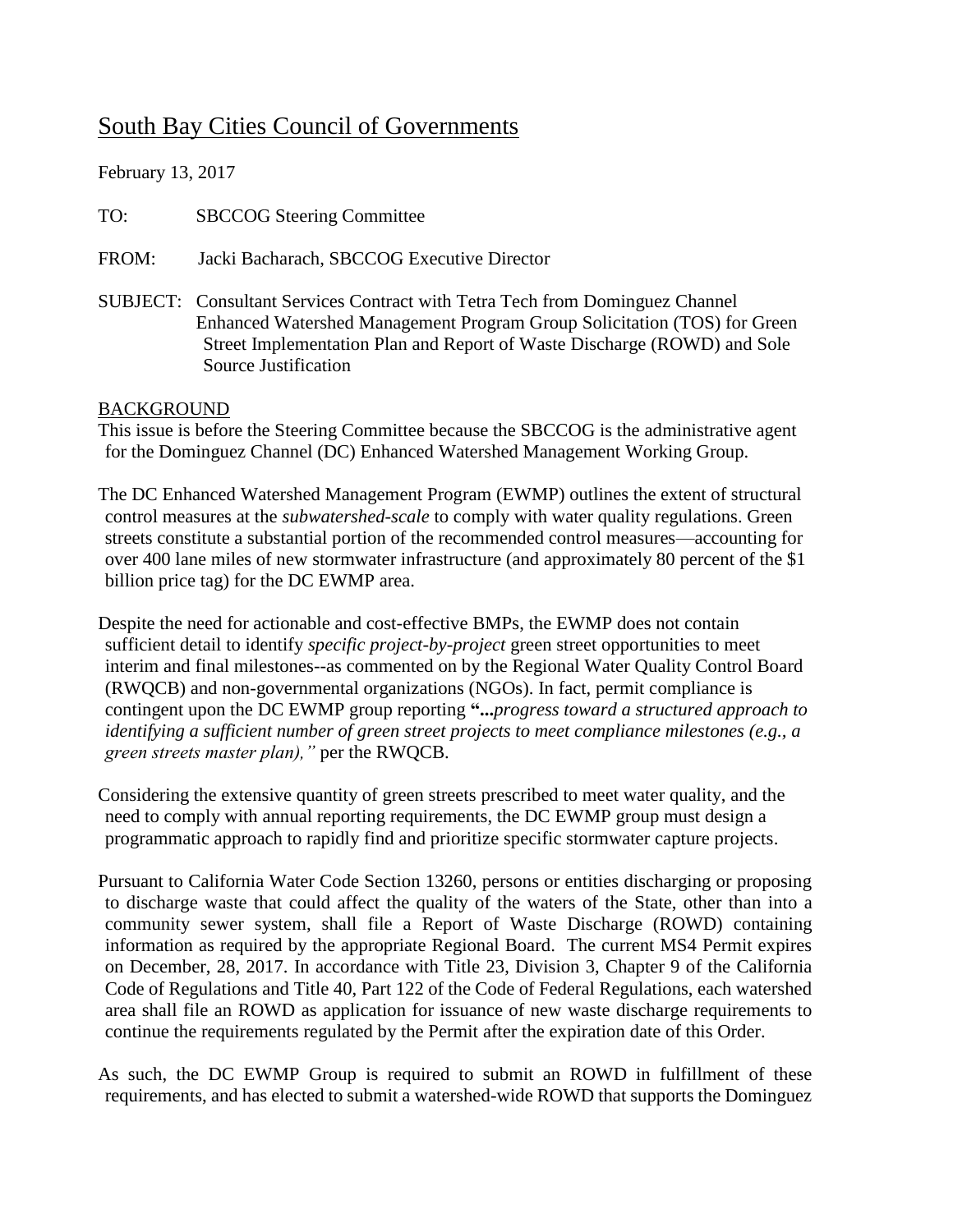Channel Enhance Watershed Management Program Group (DCEWMP or Group) consisting of the cities of Carson, El Segundo, Hawthorne, Inglewood, Lawndale, Lomita, and Los Angeles, (including the Port of Los Angles), the County of Los Angeles and the Los Angeles County Flood Control District (LACFCD).

### SOLE SOURCE JUSTIFICATION

The DC EWMP Group agrees that Tetra Tech is the sole qualified consultant to prepare the Green Street Implementation Plan and ROWD because of (1) their extensive background developing the Watershed Management Modeling System and the Enhanced Watershed Management Programs throughout Los Angeles County, (2) their successful revision of the Dominguez Channel Coordinated Integrated Monitoring Program, (3) their keen understanding and involvement with water quality project design in the Dominguez Channel WMA, and (4) their ongoing experience leveraging high-resolution data to efficiently identify potential green street projects throughout Southern California.

Tetra Tech's applied understanding of the MS4 permit process--from strategic planning, to implementation and monitoring, to reporting and adaptive management—is evidenced by their involvement in numerous integrated watershed management projects throughout the region, including design and construction of the first regional stormwater quality project directly resulting from a Watershed Management Program (i.e., the Bolivar Park Stormwater Capture Project in Lakewood, California). Tetra Tech has also initiated the 30% design of the Alondra Park regional stormwater capture facility for the County of Los Angeles in the Dominguez Channel WMA.

Additionally, Tetra Tech is the first consultant to be awarded an as-needed stormwater technical support contract with the Sanitation Districts of Los Angeles County, pursuant to Senate Bill 485. This represents a strategic opportunity to investigate the role of integration between the stormwater and wastewater systems in the Dominguez Channel WMA. As a consultant to the Sanitation Districts, Tetra Tech has supported the City of Carson by preparing a feasibility analysis of the Carriage Crest Park stormwater capture facility, and is currently preparing the full design documentation. Tetra Tech's ongoing projects with local groundwater resource managers (Water Replenishment District of Southern California) also present opportunities for coordination and cost sharing between the DC EWMP Group and other agencies to reduce total spending. Finally, Tetra Tech's respected relationships with local (Regional Water Quality Control Board) and state (EPA Region 9) regulators will help ensure that the implementation plan and the ROWD are favorably accepted by regulators and that the DC EWMP Group is recognized for their innovative and unified response to regional water quality impairments.

The DC EWMP group unanimously agreed to pursue the Scopes of Work (SOWs) proposed by Tetra Tech with excess monitoring funds secured and held by the South Bay Cities Council of Governments (SBCCOG), and to have the SBCCOG act on behalf of the DC EWMP Group as their contract facilitator.

#### SCOPE OF SERVICES